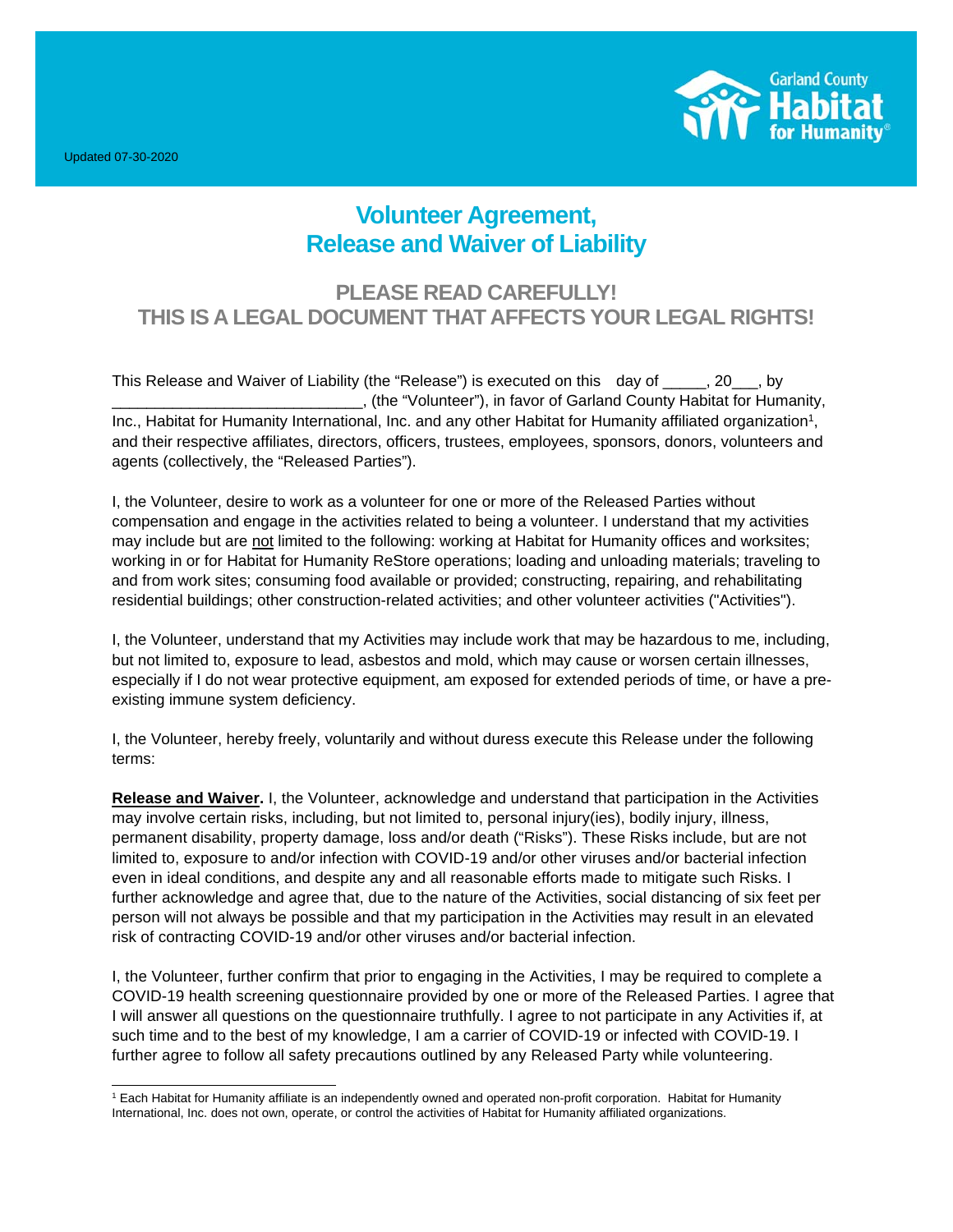In consideration of and in order to be allowed to participate in the Activities, I do hereby release and forever discharge and hold harmless the Released Parties and their successors and assigns from any and all liability, claims, demands, costs and damages of any kind, whether arising from tort, contract or otherwise, which I or my heirs, assigns, next of kin or legal representatives may have or which may hereinafter accrue, arise from, or are in any way related to my Activities with any of the Released Parties, including but not limited to Risks, whether caused wholly or in part by the simple negligence, fault or other misconduct of any of the Released Parties or of other volunteers, other than their intentional or grossly negligent conduct. In addition, the Released Parties shall have the benefit of any future liability protection for businesses as relating to the COVID-19 pandemic passed by any governmental entity to which the Released Parties are subject.

I understand and acknowledge that by signing this Release I knowingly assume the Risks associated with the Activities. I also understand that the Released Parties do not assume any responsibility for or obligation to provide financial assistance or other assistance, including but not limited to medical, health or disability insurance in the event of injury, illness, death or property damage. Regarding any illness or virus, including COVID-19, I, the Volunteer, understand that even if I follow all guidelines for the prevention and handling of any illness or virus, including COVID-19, there is still a risk that Volunteer could contract such virus or illness.

*I understand and acknowledge that children under the age of 16 are not allowed on Habitat for Humanity worksites while construction is in progress. While minors between the ages of 16 and 18 may be allowed to participate in some types of build site activities, solely as outlined by the Released Parties, I understand that using power tools, excavation, demolition, working on rooftops and similar activities are not permitted for anyone under the age of 18. I agree it is my responsibility to communicate these requirements to any of my minor children who will attend and/or participate in the Activities.* 

**Consent to Transportation and Medical Treatment.** I consent to the use of first aid treatment and the use of generic and over-the-counter medications and treatments as directed by manufacturer labels, whether administered by the Released Parties or first aid personnel. In an emergency, I understand the Released Parties may try to contact the individual listed below as an emergency contact. If an emergency contact cannot be reached promptly, I hereby authorize the Released Parties to act as an agent for me to consent to any examination, testing, x-rays, medical, dental or surgical treatment for me as advised by a physician, dentist or other health care provider. This includes, but is not limited to, my assessment, evaluation, medical care and treatment, anesthesia, hospitalization, or other health care treatment or procedure as advised by a physician, dentist or other health care provider. I also authorize the Released Parties to arrange for transportation of me as deemed necessary and appropriate in their discretion. I, the Volunteer, do hereby release, forever discharge and hold harmless the Released Parties from any liability, claim, demand, and action whatsoever brought by me or on my behalf which arises or may hereafter arise on account of any transportation, first aid, assessment, care, treatment, response or service rendered in connection with my Activities with any of the Released Parties.

If the Volunteer is less than 18 years of age, the parent(s) having legal custody and/or the legal guardian(s) of the Volunteer also hereby release, forever discharge and hold harmless the Released Parties from any liability, claim, demand and action whatsoever brought by such volunteer or on his/her behalf which arises or may hereafter arise on account of the decision by any representative or agent of the Released Parties to exercise the power to transport, administer first aid, and consent to assessment, examination, x-rays, medical, dental, surgical or other such health care treatment as set forth in the Parental Authorization for Treatment of, and Travel With, a Minor Child.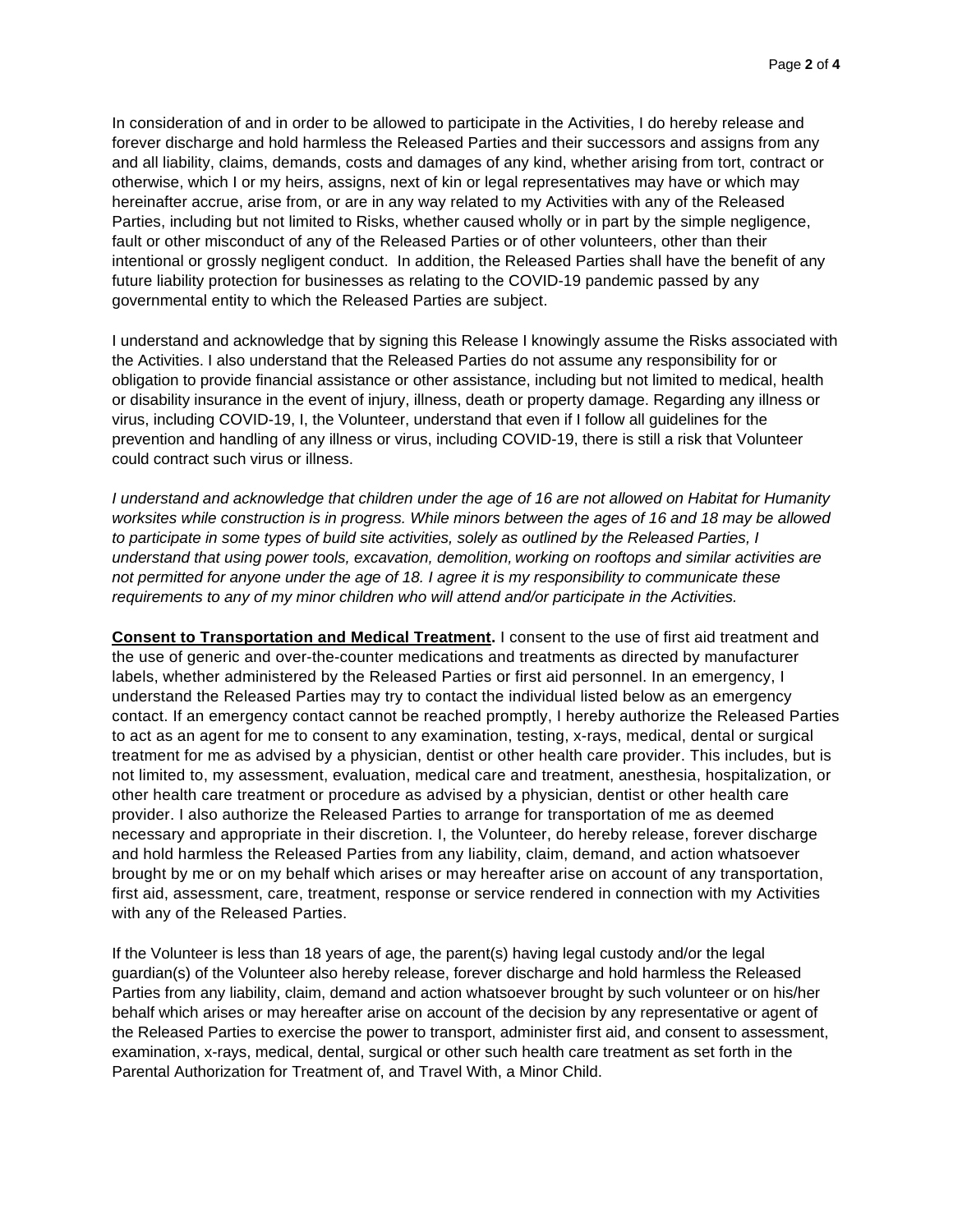**Insurance.** I understand that, except as otherwise agreed to by the Released Parties in writing, the Released Parties are under no obligation to provide, carry or maintain health, medical, travel, disability or other insurance coverage for any Volunteer. Each Volunteer is expected and encouraged to obtain his or her own health, medical, travel, disability or other insurance coverage.

I understand that I am and remain responsible for payment of such hospital, physician, ambulance, dental, medical or other services obtained for me or my child. I agree that the Released Parties do not assume any responsibility for the payment of such fees or expenses which may be incurred. If I have health insurance, I understand my personal health insurance is my primary coverage.

**Confidentiality.** I agree that in the course of my participation in the Activities, I may have access to personal and/or health care information of other persons. I agree to maintain the confidentiality of such information, to use such information only as necessary to do my job as a volunteer, and to comply with Habitat for applicable policies regarding such information.

**Photographic/Recording Release.** I hereby grant and convey unto the Released Parties all right, title and interest in any and all photographs and video/audio/electronic recordings of me, including as to my name, image and voice, made by or on behalf of any of the Released Parties during my Activities with the Released Parties, including, but not limited to, the right to use such materials for any purpose and to any royalties, proceeds or other benefits derived from them. I understand that I will not have any ownership interest in or to such photographs, images and/or recordings, I have not been provided or promised any compensation to me, and I hereby waive any rights, privileges or claims based on any right of publicity, privacy, ownership or any other rights arising, relating to or resulting from the photographs, images and/or recordings. I understand and agree that this paragraph also applies to my minor child(ren) who are volunteering.

**Other.** I expressly agree that this Release is intended to be as broad and inclusive as permitted by state law. I further agree that in the event any clause or provision of this Release is held invalid by any court of competent jurisdiction, the invalidity of such clause or provision shall not otherwise affect the remaining clauses or provisions of this Release, which shall continue to be enforceable. Further, a waiver of a right under this Release by a Released Party does not prevent the exercise of any other right.

I have carefully considered my decision, the benefits and risks involved, and hereby give my informed consent to participate in all volunteer Activities. I have read and understand this Release and Waiver of Liability, I acknowledge that any questions of mine have been answered, and I voluntarily agree to the above provisions. It is my intent to bind my heirs, next of kin, assigns and legal representative.

## **SIGNATURE OF VOLUNTEER (18 YEARS OR OLDER):**